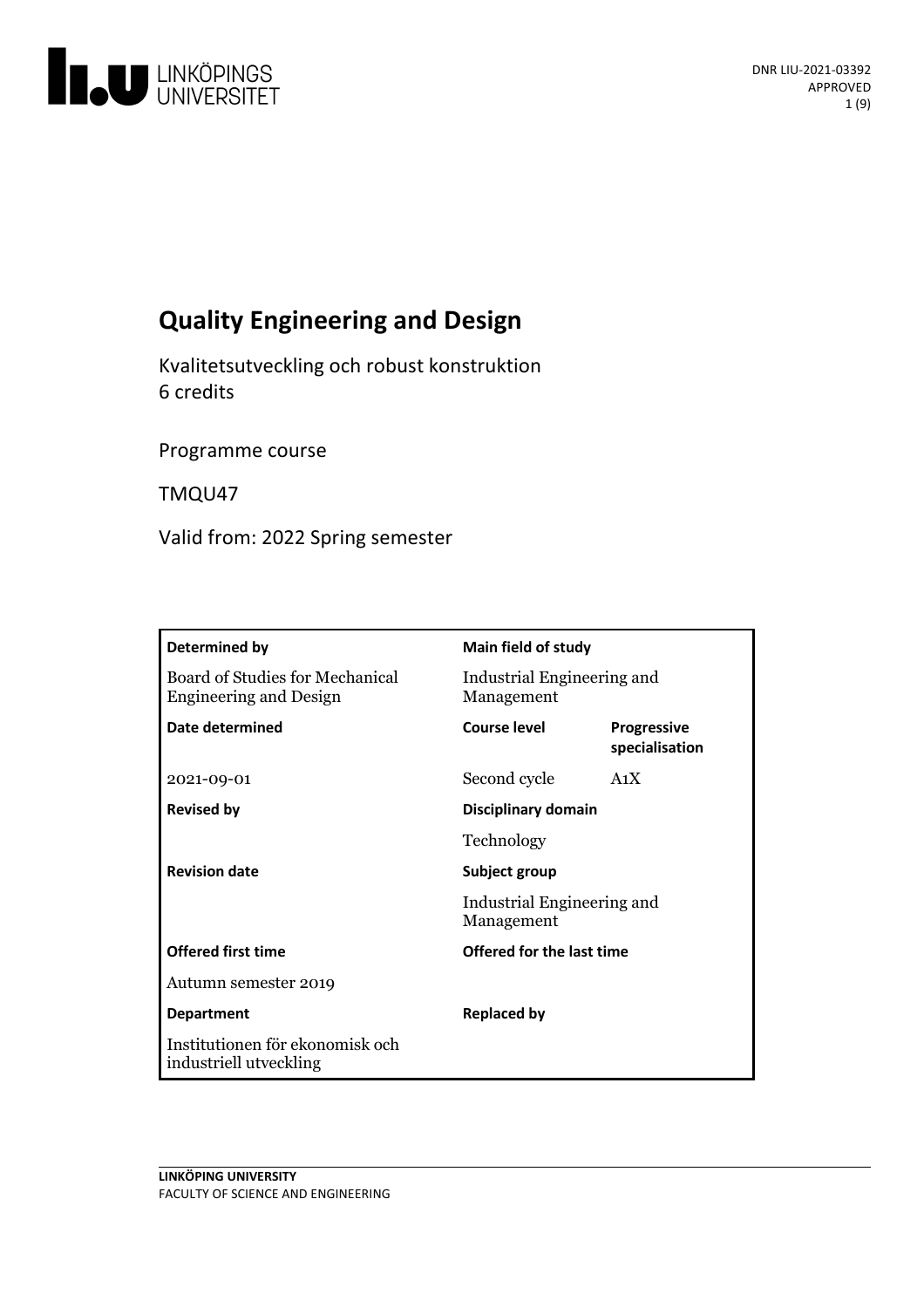## Course offered for

- Master of Science in Industrial Engineering and Management
- Master of Science in Mechanical Engineering
- Master of Science in Industrial Engineering and Management International

## Prerequisites

Mandatory: Basic Statistics

Recommended: Some course in Quality Management and some course in Mechanical Engineering.

Note: Admission requirements for non-programme students usually also include admission requirements for the programme and threshold requirements for progression within the programme, or corresponding.

## Intended learning outcomes

To provide students with knowledge of engineering tools for designing customer focused products and services that are robust and insensitive to variability in customer demands, usage, materials and environment.

The student should be able to:

- 1. Collect, structure and prioritize customer needs and requirements using
- QFD.<br>2. Develop, evaluate and choose solutions using Pugh concept selection.<br>3. Make solutions robust using Robust Design.<br>4. Calculate and reduce risk levels using Probability Design.<br>5. Compile and present the results in
- 
- 
- 

## Course content

- 1. Introduction to Systems Engineering and Engineering Design
- 2. DfSS Design for Six Sigma roadmaps
- 3. RCI, i.e. Requirements, Concepts, Improvements
- Requirements: VOC, Kano, CTQ, QFD
- Concepts: Concept generation, synthesis and selection, Pugh, Conjoint analysis
- Improvements: p-diagram, Noise factors, Loss function, Robust Design, S/N, Transfer function, Probability Design

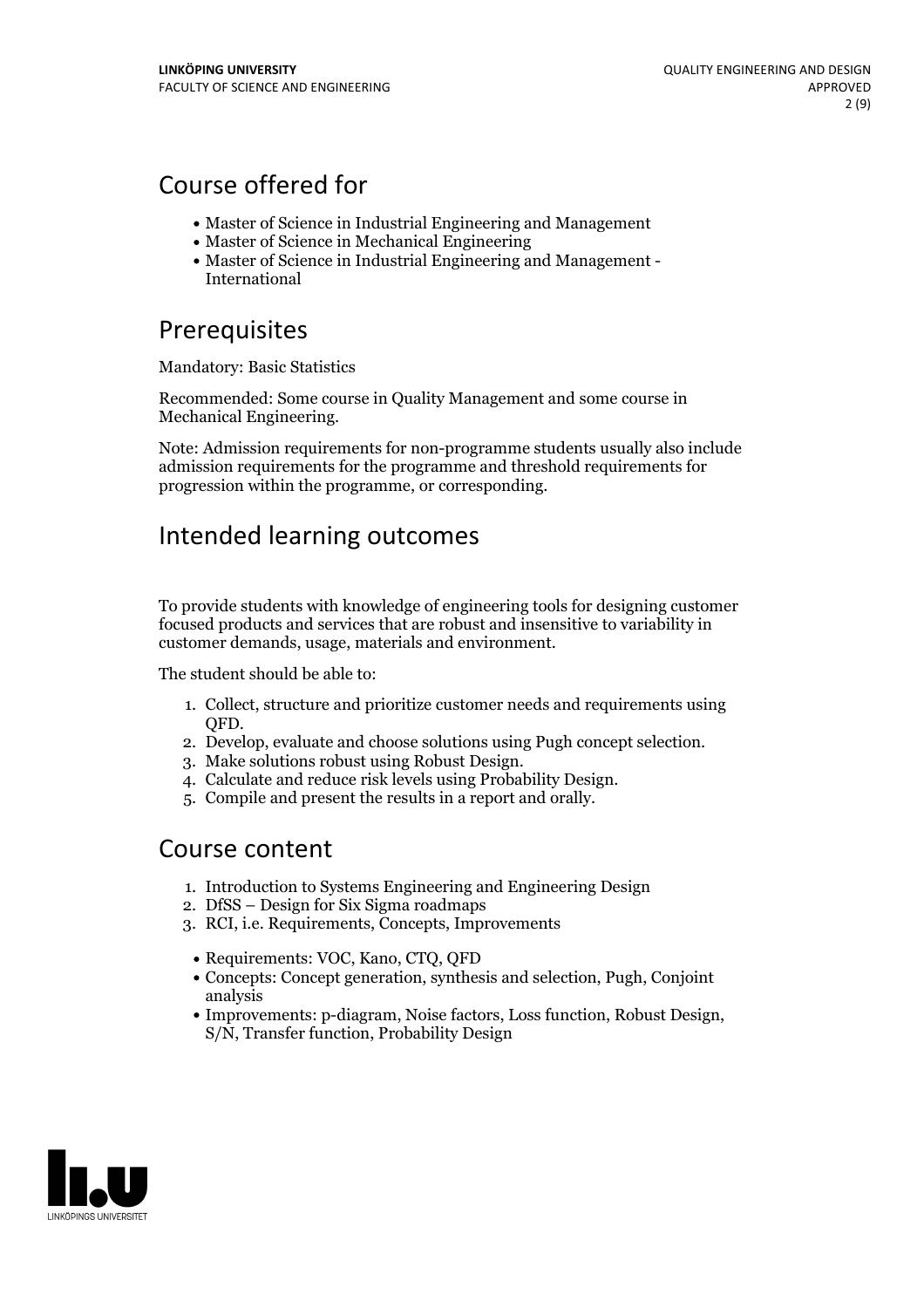## Teaching and working methods

The course is carried out as a project according to the three phases of the RCI process. The theoretical elements of the course are covered in lectures. All work is done on a project basis, where max four students work in a team. All teams will get the same assignment but with different data. Each team carries out four project assignments and will be coached/guided by a teacher once a week. Each assignment ends with the submission, review and approval (if necessary after completion). The project work is designed to be as real as possible, the way it is carried out in companies using the RCI methodology. Furthermore, a final project presentation in a so-called poster session in front of other students is conducted in the end of the course as well as an individual knowledge check.

## Examination

| UPG1                                             | <b>Project Work</b> | 5.5 credits | U, 3, 4, 5 |  |  |
|--------------------------------------------------|---------------------|-------------|------------|--|--|
| KTR1                                             | Written test        | 0.5 credits | U, 3, 4, 5 |  |  |
| Projects (conducted in groups of $3-4$ students) |                     |             |            |  |  |

- Requirements: QFD assignment (pass/fail)
- Concepts: Pugh assignment (pass/fail)
- Improvements: Robust Design assignment (grade  $5/4/3$ /fail)
- Improvements: Probability Design assignment (grade  $5/4/3$ /fail)

All assignments will follow the same case

Group grade: The average grade of assignments 3 and 4

The Written test may alter the individual grade.

## Grades

Four-grade scale, LiU, U, 3, 4, 5

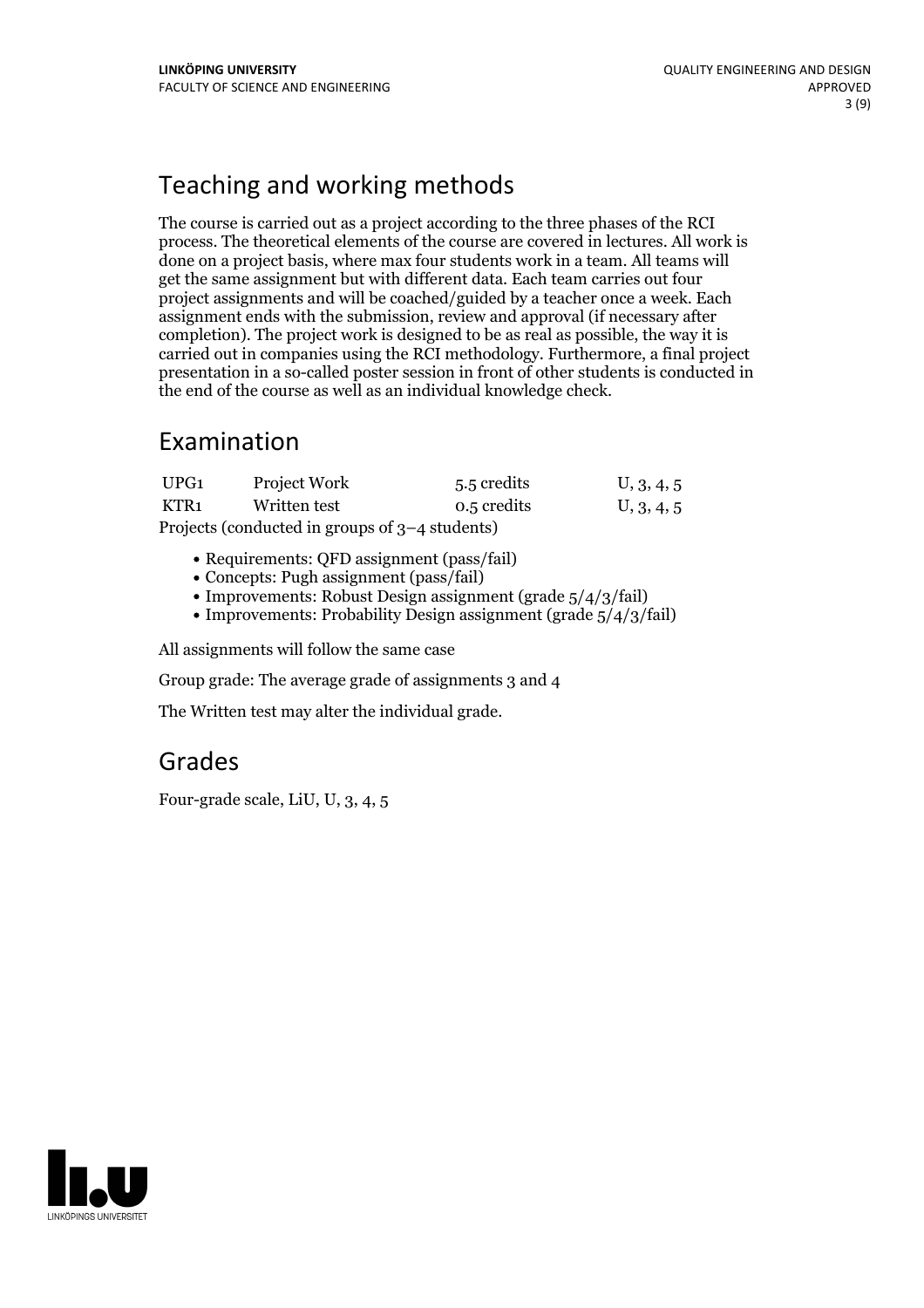## Other information

### **About teaching and examination language**

The teaching language is presented in the Overview tab for each course. The examination language relates to the teaching language as follows:

- If teaching language is "Swedish", the course as a whole could be given in Swedish, or partly in English. Examination language is Swedish, but parts
- of the examination can be in English. If teaching language is "English", the course as <sup>a</sup> whole is taught in English. Examination language is English. If teaching language is "Swedish/English", the course as <sup>a</sup> whole will be
- taught in English if students without prior knowledge of the Swedish language participate. Examination language is Swedish or English depending on teaching language.

#### **Other**

The course is conducted in a manner where both men's and women's experience and knowledge are made visible and developed.

The planning and implementation of a course should correspond to the course syllabus. The course evaluation should therefore be conducted with the course syllabus as a starting point.

If special circumstances prevail, the vice-chancellor may in a special decision specify the preconditions for temporary deviations from this course syllabus, and delegate the right to take such decisions.

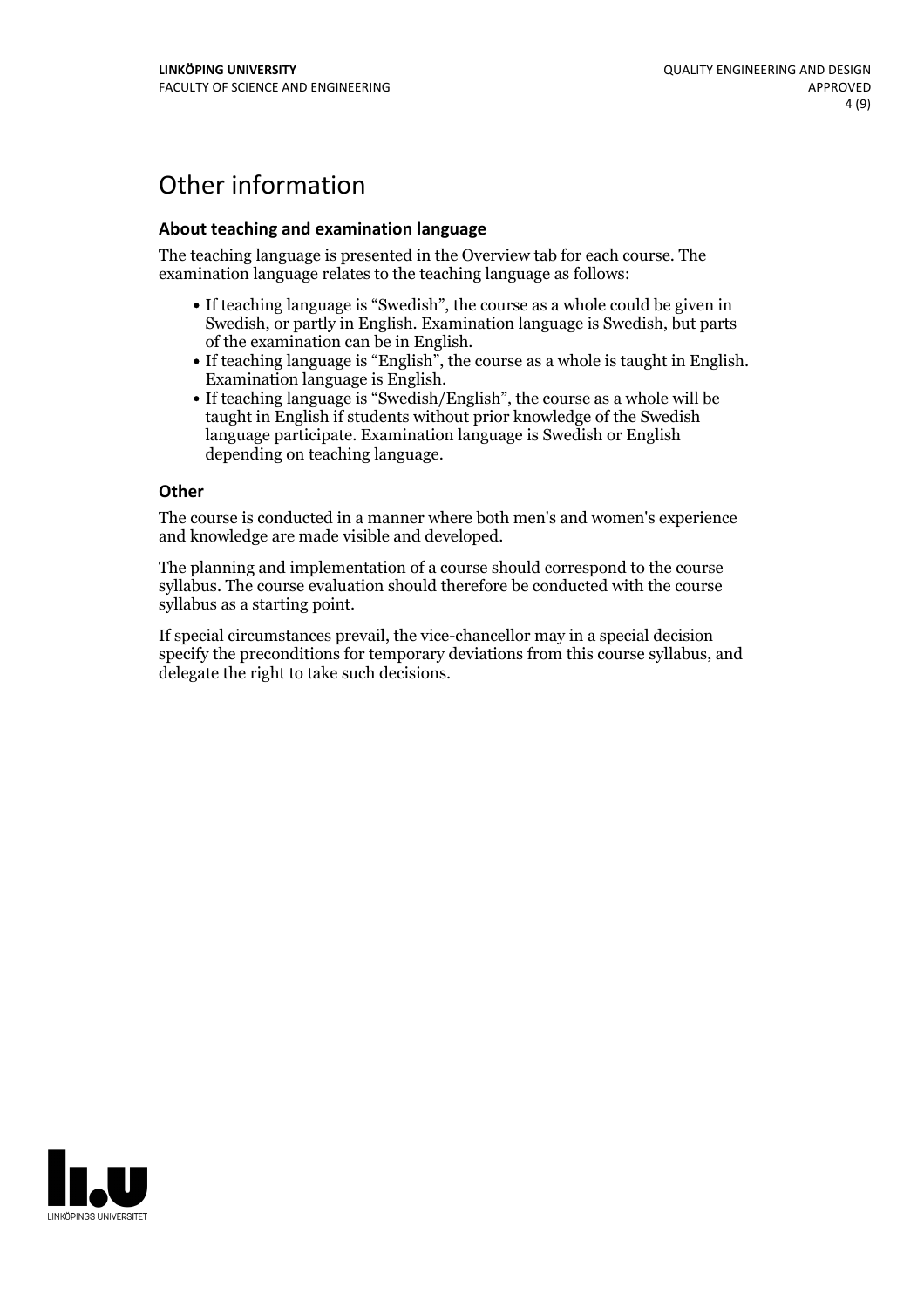## **Common rules**

### Course syllabus

A syllabus must be established for each course. The syllabus specifies the aim and contents of the course, and the prior knowledge that a student must have in order to be able to benefit from the course.

## Timetabling

Courses are timetabled after a decision has been made for this course concerning its assignment to a timetable module.

### Interruption in and deregistration from a course

The LiU decision, Guidelines concerning confirmation of participation in education (Dnr LiU-2020-02256), states that interruptions in study are to be recorded in Ladok. Thus, all students who do not participate in a course for which they have registered must record the interruption, such that the registration on the course can be removed. Deregistration from or interrupting a course is carried out using <sup>a</sup> web-based form: https://www.lith.liu.se/for- [studenter/kurskomplettering?l=en.](https://www.lith.liu.se/for-studenter/kurskomplettering?l=en)

## Cancelled courses and changes to the course syllabus

Courses with few participants (fewer than 10) may be cancelled or organised in a manner that differs from that stated in the course syllabus. The Dean is to deliberate and decide whether a course is to be cancelled or changed from the course syllabus.

## Guidelines relating to examinations and examiners

For details, see Guidelines for education and examination for first-cycle and second-cycle education at Linköping University, Dnr LiU-2020-04501 [\(http://styrdokument.liu.se/Regelsamling/VisaBeslut/917592\)](http://styrdokument.liu.se/Regelsamling/VisaBeslut/917592).

An examiner must be employed as a teacher at LiU according to the LiU Regulations for Appointments, Dnr LiU-2021-01204 [\(https://styrdokument.liu.se/Regelsamling/VisaBeslut/622784](https://styrdokument.liu.se/Regelsamling/VisaBeslut/622784)). For courses in second-cycle, the following teachers can be appointed as examiner: Professor (including Adjunct and Visiting Professor), Associate Professor (including Adjunct), Senior Lecturer (including Adjunct and Visiting Senior Lecturer), Research Fellow, or Postdoc. For courses in first-cycle, Assistant Lecturer (including Adjunct and Visiting Assistant Lecturer) can also be appointed as examiner in addition to those listed for second-cycle courses. In exceptional cases, a Part-time Lecturer can also be appointed as an examiner at both first- and second cycle, see Delegation of authority for the Board of Faculty of Science and Engineering.

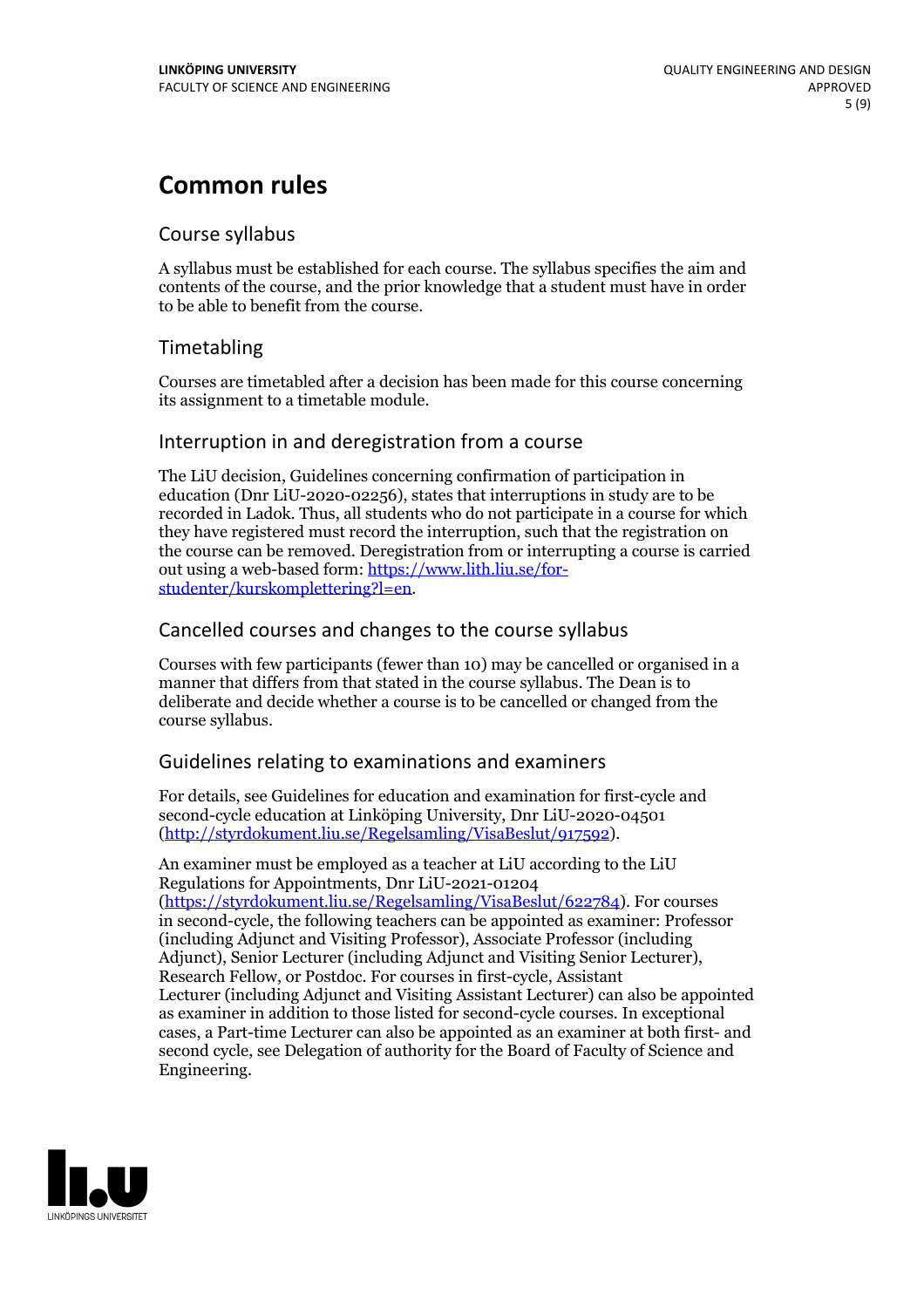## Forms of examination

#### **Principles for examination**

Written and oral examinations and digital and computer-based examinations are held at least three times a year: once immediately after the end of the course, once in August, and once (usually) in one of the re-examination periods. Examinations held at other times are to follow a decision of the faculty programme board.

Principles for examination scheduling for courses that follow the study periods:

- courses given in VT1 are examined for the first time in March, with re-examination in June and August
- courses given in VT2 are examined for the first time in May, with re-examination in August and October
- courses given in HT1 are examined for the first time in October, with re-examination in January and August
- courses given in HT2 are examined for the first time in January, with re-examination in March and in August.

The examination schedule is based on the structure of timetable modules, but there may be deviations from this, mainly in the case of courses that are studied and examined for several programmes and in lower grades (i.e. 1 and 2).

Examinations for courses that the faculty programme board has decided are to be held in alternate years are held three times during the school year in which the course is given according to the principles stated above.

Examinations for courses that are cancelled orrescheduled such that they are not given in one or several years are held three times during the year that immediately follows the course, with examination scheduling that corresponds to the scheduling that was in force before the course was cancelled or rescheduled.

When a course, or a written examination (TEN, DIT, DAT), is given for the last time, the regular examination and two re-examinations will be offered. Thereafter, examinations are phased out by offering three examinations during the following academic year at the same times as the examinations in any substitute course. If there is no substitute course, three examinations will be offered during re- examination periods during the following academic year. Other examination times are decided by the faculty programme board. In all cases above, the examination is also offered one more time during the academic year after the following, unless the faculty programme board decides otherwise. In total, 6 re-examinations are offered, of which 2 are regular re-examinations. In the examination registration system, the examinations given for the penultimate time and the last time are denoted.

If a course is given during several periods of the year (for programmes, or on different occasions for different programmes) the faculty programme board or boards determine together the scheduling and frequency of re-examination occasions.

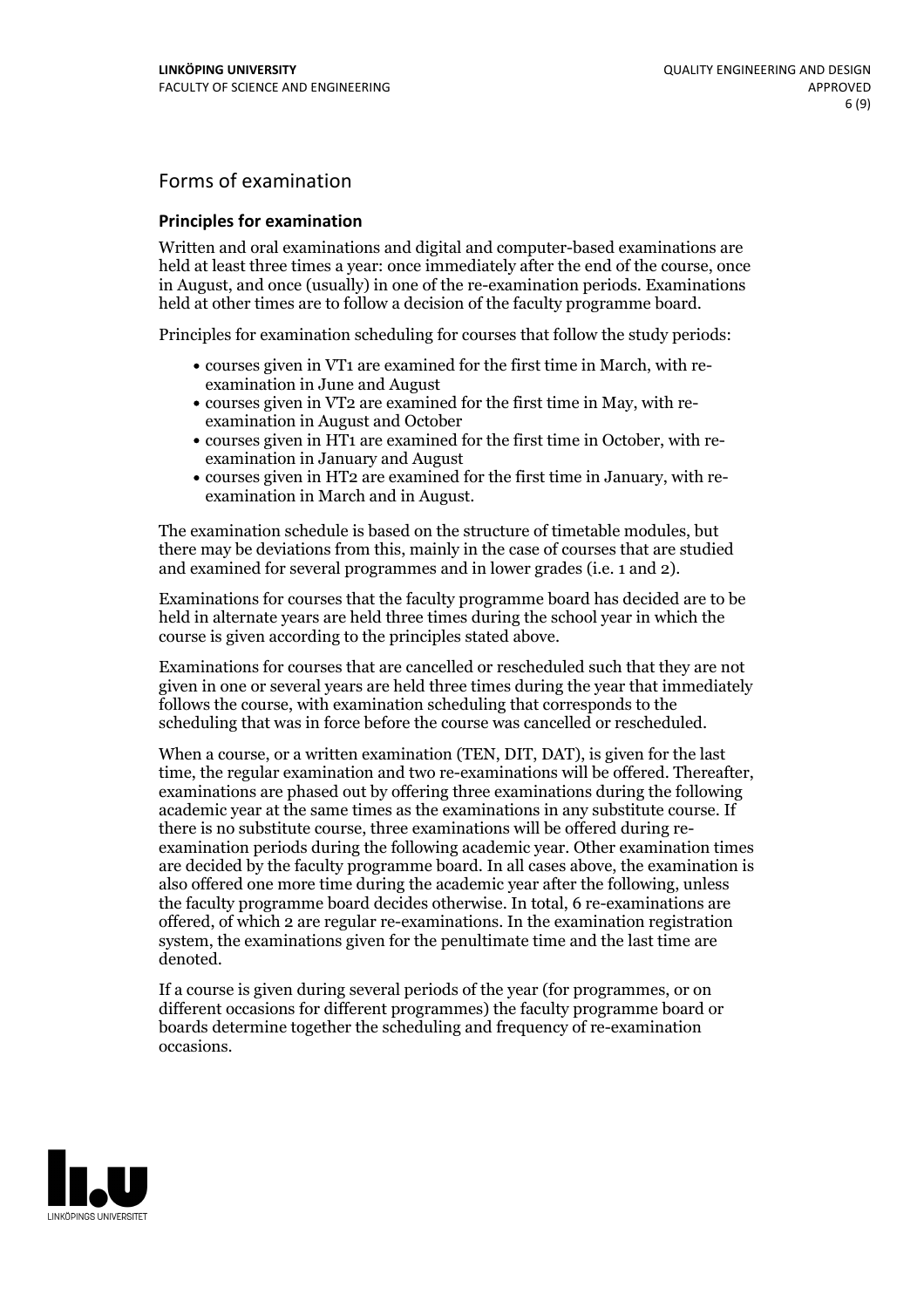### **Retakes of other forms of examination**

Regulations concerning retakes of other forms of examination than written examinations and digital and computer-based examinations are given in the LiU guidelines for examinations and examiners, [http://styrdokument.liu.se/Regelsamling/VisaBeslut/917592.](http://styrdokument.liu.se/Regelsamling/VisaBeslut/917592)

#### **Course closure**

For Decision on Routines for Administration of the Discontinuation of Educational Programs, Freestanding Courses and Courses in Programs, see DNR LiU-2021-04782. After a decision on closure and after the end of the discontinuation period, the students are referred to a replacement course (or similar) according to information in the course syllabus or programme syllabus. If a student has passed some part/parts of a closed program course but not all, and there is an at least partially replacing course, an assessment of crediting can be made. Any crediting of course components is made by the examiner.

### **Registration for examination**

In order to take an written, digital or computer-based examination, registration in advance is mandatory, see decision in the university's rule book [https://styrdokument.liu.se/Regelsamling/VisaBeslut/622682.](https://styrdokument.liu.se/Regelsamling/VisaBeslut/622682) An unregistered student can thus not be offered a place. The registration is done at the Student Portal or in the LiU-app during the registration period. The registration period opens 30 days before the date of the examination and closes 10 days before the date of the examination. Candidates are informed of the location of the examination by email, four days in advance.

### **Code of conduct for students during examinations**

Details are given in a decision in the university's rule book: <http://styrdokument.liu.se/Regelsamling/VisaBeslut/622682>.

#### **Retakes for higher grade**

Students at the Institute of Technology at LiU have the right to retake written examinations and digital and computer-based examinations in an attempt to achieve a higher grade. This is valid for all examination components with code "TEN", "DIT" and "DAT". The same right may not be exercised for other examination components, unless otherwise specified in the course syllabus.

A retake is not possible on courses that are included in an issued degree diploma.

#### **Grades**

The grades that are preferably to be used are Fail (U), Pass (3), Pass not without distinction  $(4)$  and Pass with distinction  $(5)$ .

- Grades U, 3, 4, 5 are to be awarded for courses that have written or digital examinations.<br>• Grades Fail (U) and Pass (G) may be awarded for courses with a large
- degree of practical components such as laboratory work, project work and

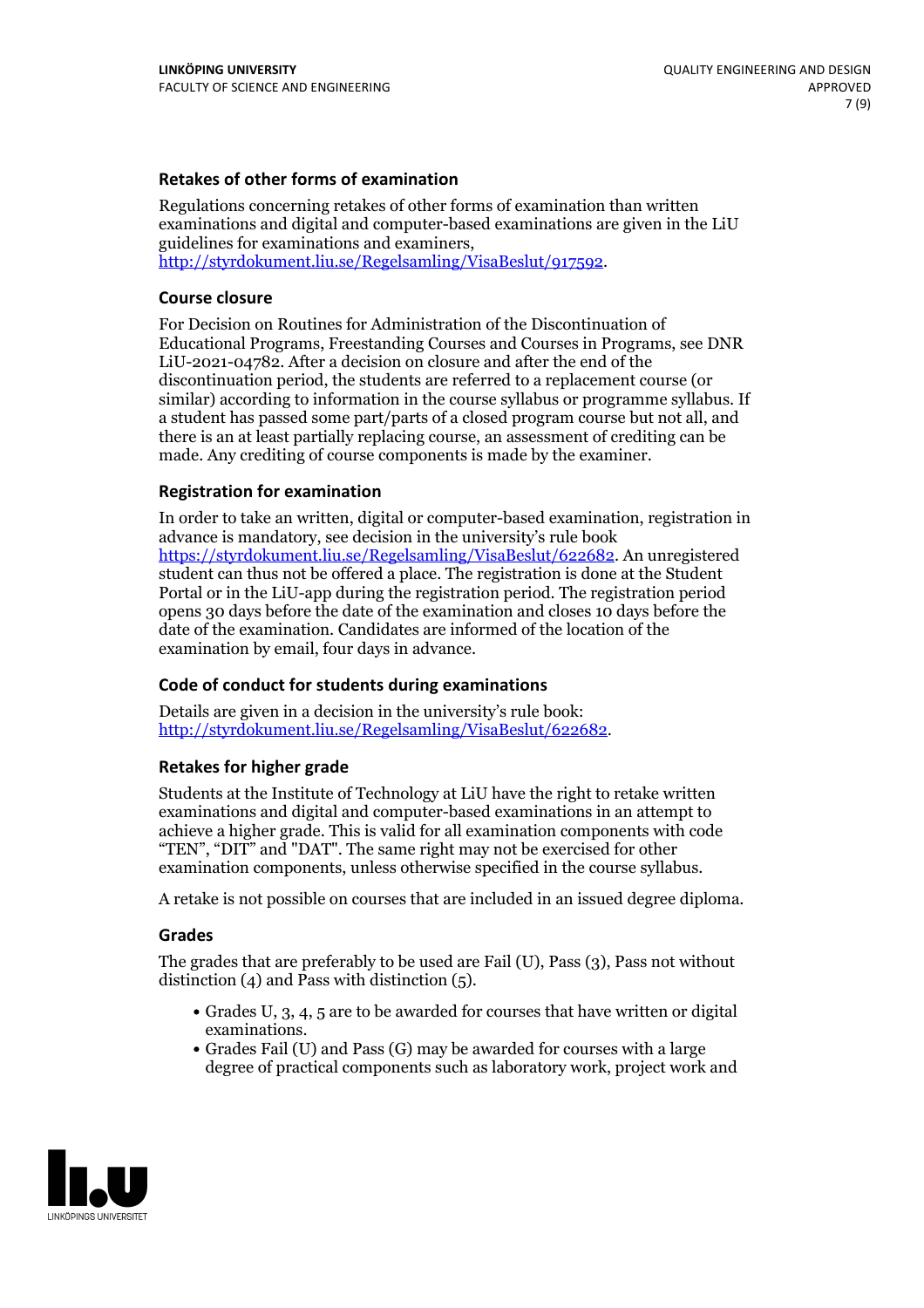group work.<br>• Grades Fail (U) and Pass (G) are to be used for degree projects and other independent work.

### **Examination components**

The following examination components and associated module codes are used at the Faculty of Science and Engineering:

- Grades U, 3, 4, 5 are to be awarded for written examinations (TEN) and
- digital examinations (DIT).<br>• Examination components for which the grades Fail (U) and Pass (G) may be awarded are laboratory work (LAB), project work (PRA), preparatory written examination (KTR), digital preparatory written examination (DIK), oral examination (MUN), computer-based examination (DAT), home
- assignment (HEM), and assignment (UPG).<br>• Students receive grades either Fail (U) or Pass (G) for other examination components in which the examination criteria are satisfied principally through active attendance such as tutorial group (BAS) or examination item
- (MOM).<br>• Grades Fail (U) and Pass (G) are to be used for the examination components Opposition (OPPO) and Attendance at thesis presentation (AUSK) (i.e. part of the degree project).

In general, the following applies:

- 
- Mandatory course components must be scored and given <sup>a</sup> module code. Examination components that are not scored, cannot be mandatory. Hence, it is voluntary to participate in these examinations, and the voluntariness must be clearly stated. Additionally, if there are any associated conditions to
- the examination component, these must be clearly stated as well.<br>• For courses with more than one examination component with grades U,3,4,5, it shall be clearly stated how the final grade is weighted.

For mandatory components, the following applies (in accordance with the LiU Guidelines for education and examination for first-cycle and second-cycle education at Linköping University,<br>[http://styrdokument.liu.se/Regelsamling/VisaBeslut/917592\)](http://styrdokument.liu.se/Regelsamling/VisaBeslut/917592):

If special circumstances prevail, and if it is possible with consideration of the nature of the compulsory component, the examiner may decide to replace the compulsory component with another equivalent component.

For possibilities to alternative forms of examinations, the following applies (in accordance with the LiU Guidelines for education and examination for first-cycle [http://styrdokument.liu.se/Regelsamling/VisaBeslut/917592\)](http://styrdokument.liu.se/Regelsamling/VisaBeslut/917592):

If the LiU coordinator for students with disabilities has granted a student the right to an adapted examination for a written examination in an examination hall, the student has the right to it.